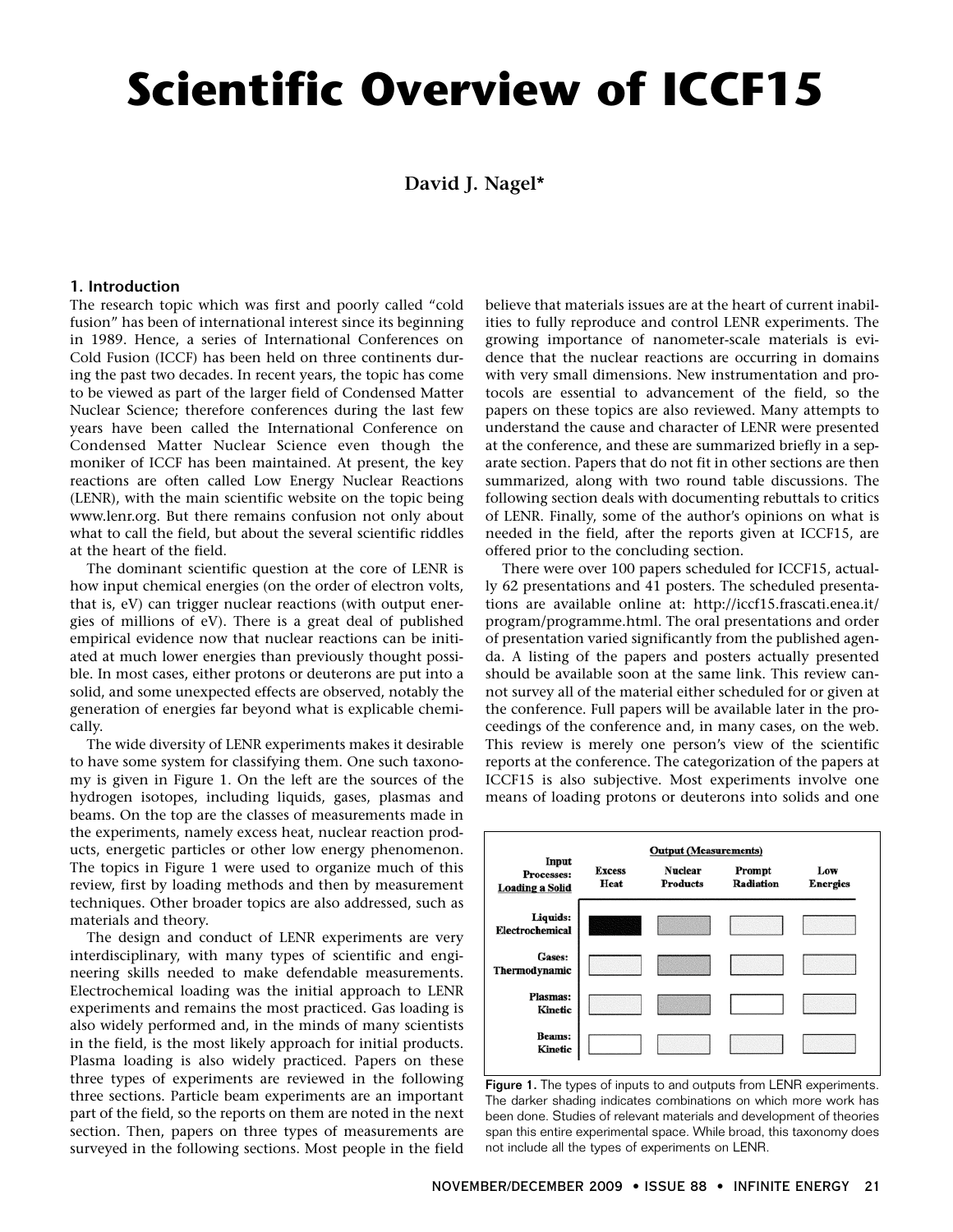or more measurement techniques. So, should they be classified by the type of loading process or by the primary class of measurement? Papers were put into the following sections in an attempt to recognize their dominant thrusts.

# **2. Electrochemical Loading**

In past conferences in this series, there were usually several papers on the assessment of the fractional loading of hydrogen (H) or deuterium (D) into Pd or other materials, or the correlation of such loading with the production of heat and other effects. The experimental determination of loading was usually done by one of three methods: (1) measurement of resistance ratios, usually in electrochemical systems, (2) the reduction of pressure during gas loading experiments, or (3) the *in situ* measurements of lattice parameters by X-ray diffraction, which is applicable to any loading method.

At ICCF15, several papers reported the results of measuring loading ratios, that is, H/Pd or D/Pd, as a tool for understanding the conditions of materials during LENR experiments. They are cited in later sections. However, there was little attention given to the demonstration or testing of new methods to determine loading ratios in electrochemical or other experiments at this conference. It seems especially important to use electrochemical loading to determine the efficacy of putting more complex materials in LENR experiments. That is, the large base of equipment and knowledge built up in the field for electrochemical loading is a resource to be exploited.

# **3. Gas Loading**

The loading of hydrogen isotopes from gases into solids has two motivations. Such experiments are useful scientifically, and they might lead to the first products based on LENR. There are two broad types of gas loading experiments. One is either static or else involves the flow of gas over and into, but not through, the materials. The interaction of hydrogen or deuterium gas with Pd and other materials in pressure vessels, commonly at elevated temperatures, often leads to LENR. The materials are frequently in the form of nanoparticles for the experiments in recent years. The second kind of gas loading experiment is dynamic, and involves the permeation (flow) of one of the hydrogen isotopes through thin foils of pure Pd or composites containing Pd and other materials. Both classes of gas loading experiments were represented at ICCF15. We review the gas pressurization of materials first, then the H or D permeation experiments.

Arata and Zhang (Osaka University) have performed gas loading of Pd nanoparticles in recent years. Their report dealt with the production of energy and helium in two types of materials—nanopowder  $ZrO_2Pd_{35}$  and powder  $ZrO_2Ni_{30}Pd_{5}$ . Specifics on the particle sizes were not given. Large samples (about 16 grams) and high pressures (near 15 atmospheres) were employed. Vacuum annealing was used to remove the oxygen prior to experimental runs. Temperature rises indicated the production of excess heat. Three types of cooling systems were employed. The ZrNiPd sample initially gave as much as 8 W per gm of Pd, which then declined to about 1 W per gm over the 800 minute experiment runs with air cooling of the pressure vessel. This was about ten times the output of the ZrPd material. With water cooling of the prototype reactor, there was a similar order of magnitude difference between the two materials, with a peak near 12 W per

gm of Pd in ZrNiPd during a run of 400 minutes duration. The deuterium gas from the reactor was mass analyzed with an instrument capable of resolving He from  $D_2$ . Helium production was found for both types of materials. As with the heat measurement, the ZrNiPd sample gave more He than did the ZrPd material. That is, there is a qualitative correlation between the production of heat and He.

Gas loading experiments similar to Arata and Zhang's are being performed by a collaboration between Kobe University and Technova. Ten nanometer particles of Pd are being used. Sasaki (Kobe University) gave the first of their two reports. Two parallel experiments, one with hydrogen and the other with deuterium, use nano-sized powders of Pd and Zr oxides. The  $D_2$  gas gave 20-90% excess heat. Excess heats near 2 kJ/gm were obtained with deuterium gas, while the outputs were near zero for hydrogen gas. Takahashi (Technova) then compared the heat production values per D or H atom to those for surface adsorption and bulk absorption. Their LENR experimental values were a factor of several above the chemical values. The experiments did not yield increased gamma ray or neutron detection rates.

Another Japanese collaboration, including the Toyota Central Research and Development Laboratories and Tokohu University, is also studying gas loading. Hioki and his colleagues have determined the loading of H or D into Pd- $\gamma$ Al<sub>2</sub>O<sub>3</sub> dispersions. They found that the loading into Pd particles with diameters of 10-20 nm is similar to loading into bulk Pd, that is, the H or D to Pd ratios are 0.74 to 0.78. However, the use of smaller Pd particles with sizes in the 2 to 5 nm range gave remarkable apparent loading values of 2.6 to 3.2.

Kidwell and his colleagues (Naval Research Laboratory) prepared Pd particles about 1 nanometer in size in an aluminosilicate matrix. They performed hundreds of loading and deloading experiments with H and D gas. Use of D produced eight-fold more heat than the use of H. Reversibility, that is, absorption of heat during evacuation equal to the release of heat during pressurization was seen with H and not with D.

Celani (Laboratori Nazionali di Frascati) and many collaborators from Italy have been doing gas loading with samples having a more complex geometry. They coat 50 micrometer wires of Pd that are 60 to 70 cm long with a layer 1 to 3 micrometers thick of Pd-based nanomaterials. At ICCF14, they reported excess powers of 5 W in experiments at 2 to 8 atmospheres and temperatures in the range of 200 to 500°C. The excess power was steady for over five hours. At ICCF15, they presented experiments for which the cell volume was reduced from 3000 to 100 cubic centimeters. However, the change led to contamination problems, so they returned to the larger reactor. Despite problems, the group reported that they have found "a procedure that can be, in principle, the starting point for a CMNS high temperature engine."

Qing and his colleagues (Tsinghua University) gave the results of heating Pd tubes filled with deuterium gas. The tubes were inside of a stainless steel tube that could be heated. Twenty thermocouples were welded to the Pd tubes at 3 cm intervals. Some regions of the tube showed abnormal temperature rises for about 10 minutes, while nearby thermocouples gave normal readings. The amount of excess heat was estimated to be 70 J, corresponding to 13 eV per Pd atom.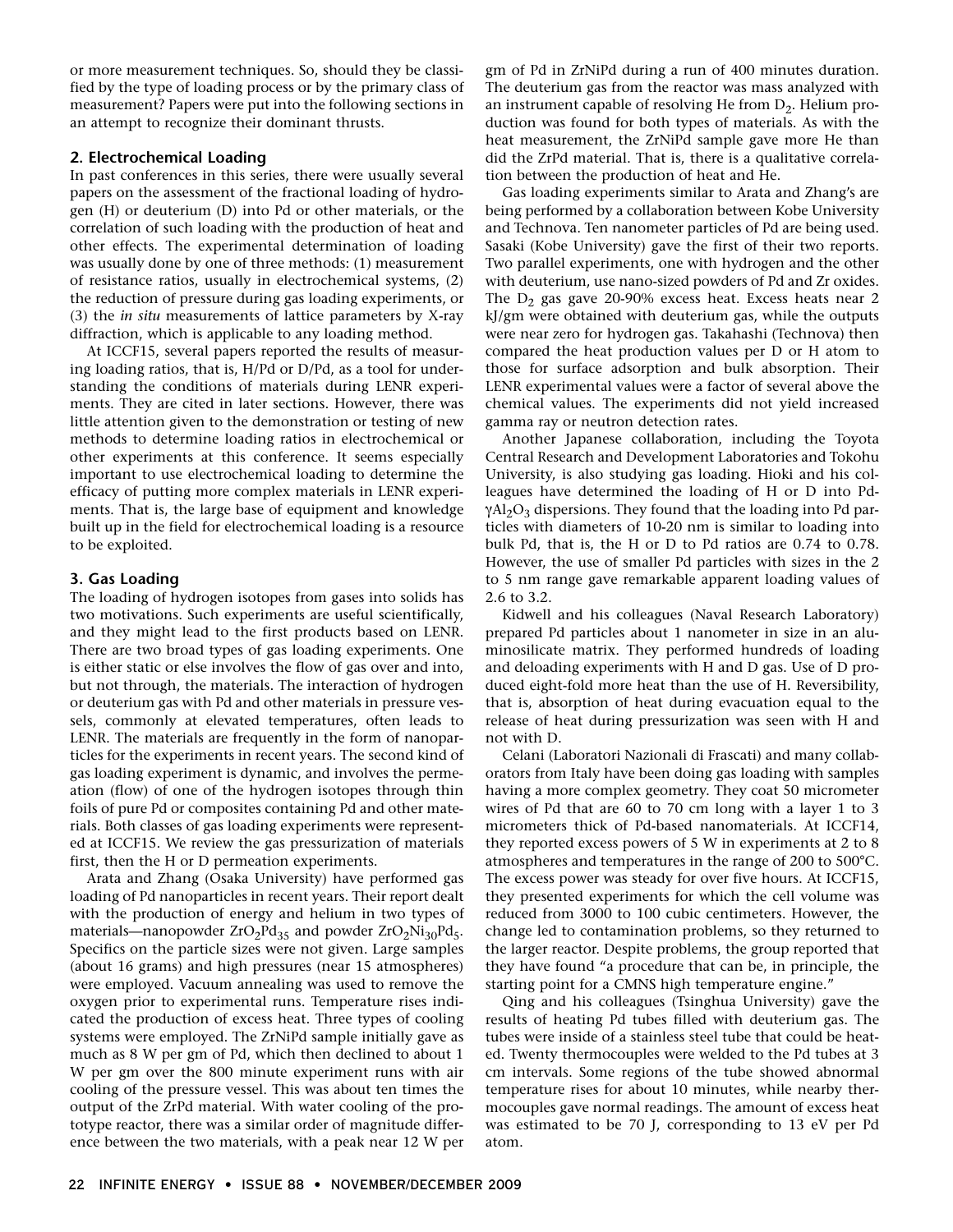Scaramuzzi (LNF/INFN) has long been studying the loading of D into Pd at low temperatures. He reported on an experiment performed at ENEA Frascati in 2002 and published in 2004. Loading ratios near unity were achieved in samples 3.6 micrometers thick at 150 K even with pressures lower than one atmosphere. At ICCF15, Scaramuzzi also proposed an experiment with lower dimensionality Pd materials at the temperature of liquid nitrogen (77 K).

There were also some reports and discussions of permeation experiments at ICCF15. A very interesting situation has developed. The permeation experiment described by Iwamura and his collaborators at Mitsubishi Heavy Industries (MHI) at ICCF9 in 2002 has gotten much deserved attention. They reported the ability to transmute one heavy element into another, notably Cs into Pr and Sr into Mo. That experiment and others by the group since 2002 appeared to be particularly simple and clean, although the Pd foils used for the permeation have a complex nanometerscale layered structure. The group reported at an earlier ICCF the results of spatially resolved synchrotron radiation X-ray fluorescence measurements, which showed that Pr was localized on the surfaces of the permeation foils. There have been multiple attempts to replicate the results reported by the MHI group. At ICCF15, Iwamura and his colleagues presented new material on the use of nuclear analysis using the reaction  ${}^{1}H({}^{15}N,\alpha\gamma) {}^{12}C$  with a microbeam to quantify the deuteron density near the surface of their multi-layered foils. They also reported the initial results from first principles calculations of the electronic structure of the transmuted elements, specifically Pr.

Kitamura (Kobe University) and his collaborators from Technova gave results of their replication of the MHI experiment. They used both *in situ* and *ex situ* accelerator analyses to study the Sr to Mo conversion process. Apparently positive results were obtained in 8 of 14 runs. However, the Mo peak in proton-induced X-ray emission spectra was not definitive, and there were concerns about the loss of Cs being due to sputtering.

A thorough collaboration between the Naval Research Laboratory (NRL) and MHI also sought to replicate the transmutation results initially reported by Iwamura. Grabowski (NRL) gave the report of the multi-year effort. Many protocols and samples were prepared both in the U.S. and Japan, and analyzed with several techniques. The collaboration was unable to assert that replication had been achieved. After the presentation at ICCF15 by the NRL, Iwamura offered his perspective on what was done and found.

These conflicting reports on attempts to replicate the MHI results are important to the field. Both those reporting replication and those unable to replicate are experienced scientists, who work at well-equipped laboratories. It will be interesting to see if this collaborative line of research continues to be followed in the future, given the current stalemate.

Li and his collaborators (Tsinghua University) did some of the early permeation studies using simple Pd foils. At this conference, they gave two papers, both having to do with permeation of Pd foils, some without and some with nanometer-scale surface coating layers (Pd-TiC-Pd). The foils were inside of a cylinder that could be heated, with the temperature measured using thermocouples. The permeation rate was measured and found to be greater with the coated samples than with the bare Pd foils. In their second paper,

the group offered a theoretical explanation of the observations. The model envisions a wave nature for the deuterium flux within the foils, including interference of scattering from the various layers in the coated samples. Afonichev (IMSP RAS) reported that he had permeated a membrane fixed inside of a cylinder. This geometry was similar to that used by the Tsinghua group. Measurements of tritium and helium, as well as metallographic examinations, were made by Afonichev.

Barbieri and his coworkers (Institute of Membrane Technology and University of Calabria) described a model for the purification ("polarization"), that is, the separation of H from a mixture of gases by permeation of self-supported Pd-based membranes. The model was evaluated as a function of many operating conditions, including the upstream molar fraction, the pressures upstream and downstream, temperature, membrane thickness and permeance, and the upstream Reynold's number. Both thin (1-5 micrometer) and thick (about 100 micrometer) membranes were considered.

Three other papers dealt with permeation or gas loading. Santucci and colleagues (ENEA) reported on the electrical resistivity and linear expansion of Pd-Ag permeation tubes 200 micrometers thick. They gave the temperature dependence for both parameters. Tsvetkov and Tsvetkov (Moscow State University) presented data on the excess heat from saturation of Ti with a mixture of deuterium and air. A neutron count rate of 1.7 exp(5)/sec was also reported. David and Giles (Deuo Dynamics) showed the design and results from diodes containing powders of Si and Pd that were pressurized with Ar (the control ), H or D. A maximum cell voltage of 1.1 was reported, with the generation of a small amount of energy.

#### **4. Plasma and Cavitation Loading**

Besides loading of hydrogen isotopes into metals from liquids and gases, plasmas have been demonstrated to be effective sources of protons or deuterons. As usual, this ICCF included a report on plasma effects on materials within low temperature ionized gases. Applications of ultrasound have also been a staple at this series of conferences. In Rome, there were two papers on insonification of materials during LENR experiments. Since the interior of sonically-induced cavitation bubbles is commonly ionized, the technique represents a form of plasma loading of materials.

Baldi *et al.* (Universita di Roma La Sapienza) placed Pd wires under tension in hydrogen gas at pressures from 18 to 1800 mbar without and with low temperature coronal-discharge plasmas. They measured the loading ratios (H/Pd atoms), resistivity and elongation of the wires. The group demonstrated the ability of the electric field produced in the coronal discharge to perturb the thermodynamic state of the system. Data analysis gave the standard and excess chemical potentials for H in Pd.

Cirillo and his colleagues (Promete Srl, a spin-off company from CNR INFM) advanced a line of research on electrolytic plasmas begun by Mizuno and his coworkers a decade ago. They have data on reproducible production of excess energy. Fauvarque (CNAM Laboratoire des Electrochemie—Paris) and coworkers gave a paper that also reported excess heat in a Mizuno-type experiment. The French group fixed an error in one of their earlier papers, another example of care taken by scientists working on LENR.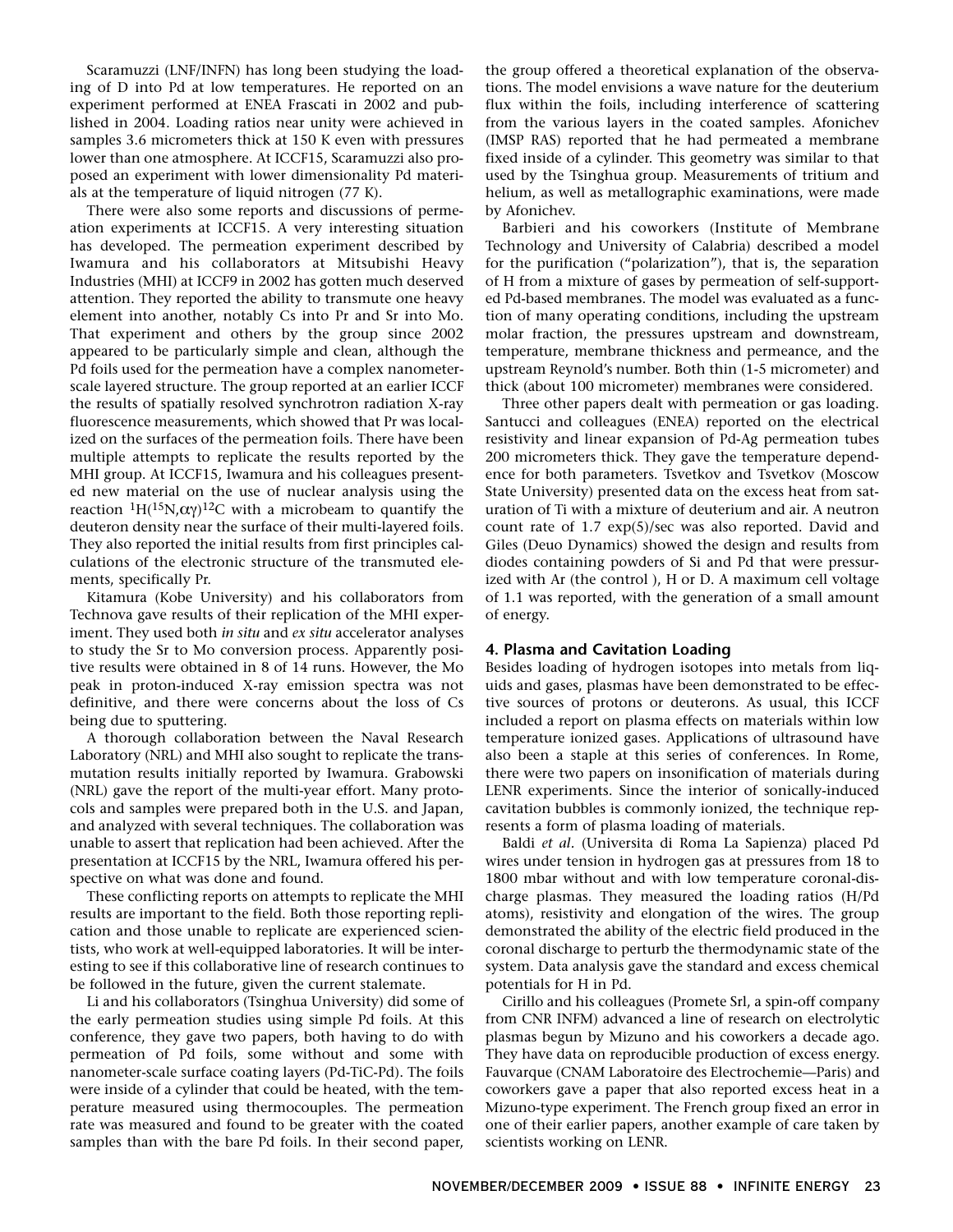Stringham (First Gate Energies) has long contributed results on cavitation loading in heavy water and other effects in various metals. His work, called "sonofusion," is not to be confused with "bubble fusion," in which no solid materials are directly involved. Stringham presented the results of measurements of tritium made in the mid-1990s. About 4exp(15) tritium atoms were produced after a run of 18 hours in a 200 W, 20 kHz reactor containing a Ti target. He also reported the production of thin Ti oxide coating of the target, which reflected the standing wave patterns of the ultrasound (giving colored optical images), and the appearance of long hollow 1 micrometer diameter tubules of Ti (seen in SEM photographs).

Toriyabe and his colleagues (Tokohu University) produced cavitation bubbles on the surface of liquid Li targets during deuterium ion bombardment (with 10 to 80 keV energies). Emission of  $\alpha$  particles was measured with a solid-state detector. It was found that the <sup>6</sup>Li(d, $\alpha$ ) $\alpha$  reaction showed small rate variations synchronized to the ultrasound frequency of 18.8 kHz.

# **5. Particle Beam Experiments and Associated Theories**

The incidence of particle beams on targets is useful for loading the target with protons or deuterons, for probing these hydrogen isotopes that are already within the lattice and for studying the variations of deuterium reaction cross section at low beam energies. Kasagi (Tokohu University) has been one of the leaders in the study of cross sections for deuterondeuteron reaction cross section at low energies, specifically energies in the range near 1 keV. His group and others found an increasing enhancement of the reaction probabilities as the beam energy is decreased. The results can be interpreted in terms of an effective screening potential, with values up to the remarkable level of 300 eV. Kasagi reported on the measurement of proton to tritium yield ratios that cannot be understood simply in terms of a screening potential.

Jiang and his colleagues (China Institute of Atomic Energy) employed  $\alpha$  particles from U decay to bombard deuterium containing Ti targets. They found that the D-D cross sections for α-recoiled deuterons in the metal lattice were 6 to 7 orders of magnitude higher than the conventional cross sections.

There were two theoretical papers at ICCF15 on the subject of enhanced D-D reaction rates at low bombardment energies. Dufour (Laboratoire des Sciences Nucleaires) previously developed a model using a Yukawa potential between nucleons, plus screening by lattice electrons, to explain the enhanced D-D reaction rates. It was found insufficient to explain all of the larger cross sections, so a coupling between deuterons in the lattice was invoked. Dufour's paper at ICCF15 sought to explain cross section enhancements in the 0.5 to 1 keV range of incident deuteron energies.

Work by Czerski (University of Szczecin) and his colleagues in Berlin addressed both the enhanced D-D cross section at low impact energies and the basic mechanism responsible for LENR. Quoting from their abstract: "The enhanced electron screening effect observed in accelerator experiments for the  $2H(d,p)^3H$  and  $2H(d,n)^3He$  reactions in deuterized metallic targets can increase the fusion reaction rates at room temperature by a factor of  $10^{40}$  compared to the value predicted for the deuterium molecule. However, the domination of 4He production observed in cold fusion experiments requires a 0+ resonance which should exist in the compound nucleus 4He very close to the D-D reaction threshold. Theoretical and experimental arguments for such a resonance, its spectroscopic structure and decay modes will be discussed in detail. The interplay between the electron screening effect and the resonant fusion reaction mechanism at room temperature offers a simple explanation of heavy-water electrolysis experiments, which will be illustrated by new theoretical calculations. Importance of proposed effects can also be studied in radioactive decays taking place in different hosting materials. The predicted increase of the decay constant of alpha decays in metallic environments agrees very well with results of the first experiments."

It should be noted that there are four orders of magnitude between the energy of room temperature (about 0.02 eV) and the energies of the lowest beam experiments (about 200 eV). Hence, it is not certain that the enhanced cross section in the beam experiments will connect in some manner with the very large "effective" cross sections needed to explain LENR. But, the work by Czerski and his collaborators is a significant attempt at closing that gap.

# **6. Heat Measurements and Thermal Effects**

Calorimetry and craters provide two very different ways in which to study the effects of heat generation in LENR experiments. The use of calorimeters to measure temperature changes that are due to power production is a central activity in this field. Calorimeters provide time histories of excess power, which is the difference between electrically input powers and those produced by the experiment. The time integral of excess power over the duration of an experiment gives the excess energy.

Many researchers have also observed small craters in SEM photographs of their cathodes after LENR experiments. The craters have morphologies indicative of melting. Formation of such craters requires the brief release of significant energies on or near the surface of the materials. If the energy release rate (power) is too low, it will dissipate by conduction. If it is spatially extended, the very small (micrometerscale) craters would not appear, that is, they would have to be larger in diameter.

These two lines of evidence for heat release in LENR experiments cannot be simply rationalized with each other. However, both indicate nuclear-level energy releases. Data on heat measurements and thermal (melting) effects were presented at ICCF15.

Mizuno (Hokkaido University) reported a confirmation of his earlier observations that heavy oil heated (T >about 500°C) at high pressure (>60 atmospheres) with hydrogen gas in the presence of a metal catalyst produced heat. Heat generation of up to 100 W was observed for several hours. The experiment is reproducible, but the heat production is not stable. Both X- and gamma radiations were observed, with a "weak" but "reasonably significant correlation between heat generation and radiation emission." Three reasons were given why the observed heat cannot be chemical in origin. At high temperatures, hydrogenation reactions are endothermic, there are virtually no chemical fuels (oxidizers included) in the cell and the excess heats are too large to explain chemically.

Zhang (Chinese Academy of Science) had been studying excess power production in the Pd and heavy water system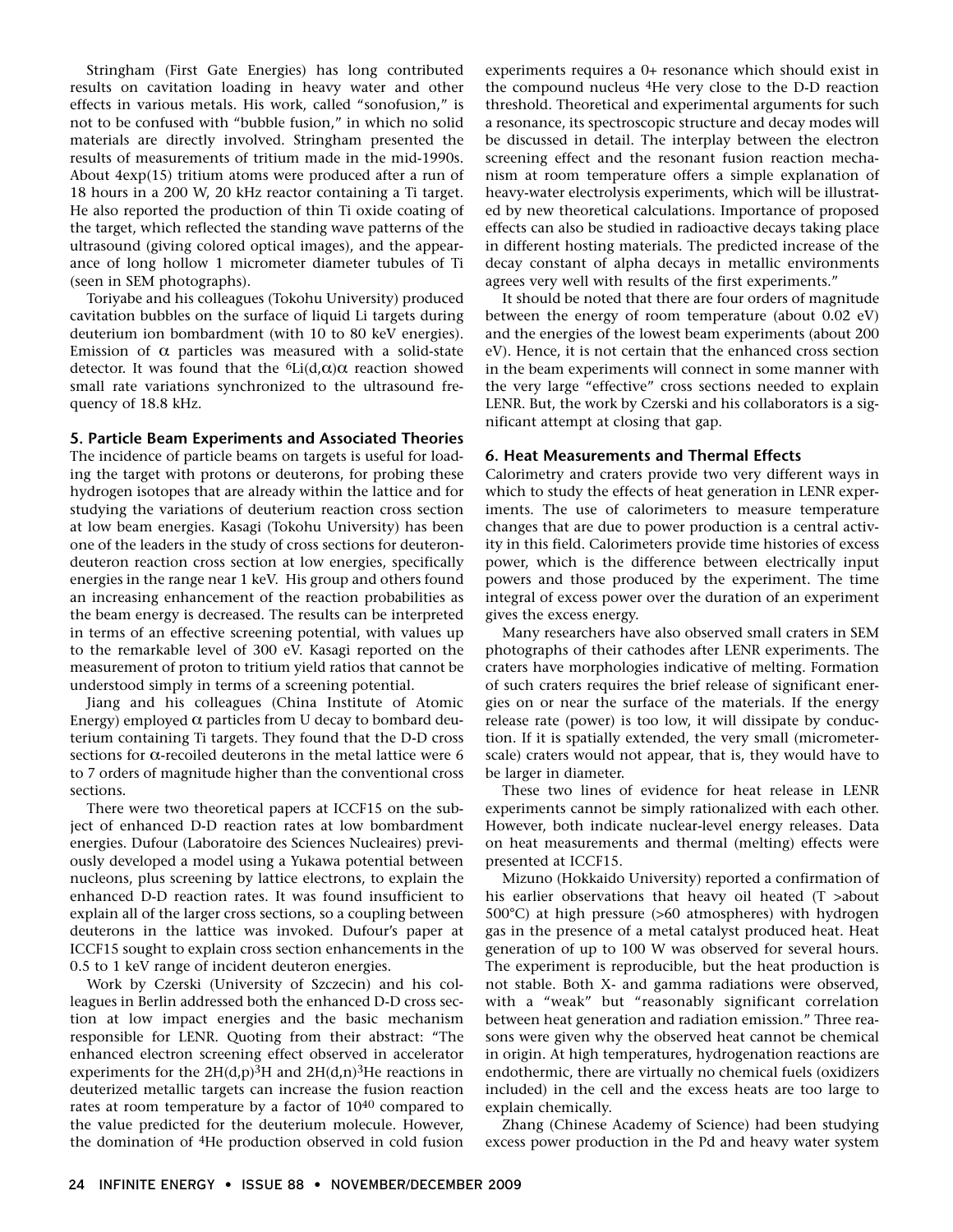during recent years. At this conference, he gave two conditions necessary for heat generation: (1) pretreatment of the Pd at high temperatures and (2) using temperature increases during the experiment. He observed that noise on the cell voltage decreased during excess heat generation in galvanostatic experiments.

Karabut and Karabut (FSUE "LUCH") have also been studying excess heat production, and other effects, for years. They gave reports on heat generation, transmutations and X-ray emission from both electrolytic cell (liquid loading) and glow discharge (plasma loading) experiments. In one paper, works on heat generation experiments were given for both  $Pd-D_2O$  and Ni-H<sub>2</sub>O systems. Excess powers in the range of 5-8 W with 170% efficiency were reported for the glow discharge experiments. Work on transmutations reported at ICCF10 was noted again. The techniques used to assay impurity nuclides (some with isotope ratios varying from the natural values) included spark mass spectroscopy, and secondary ion and neutral mass spectroscopies. In the Karabuts' second paper, the results of X-ray measurements from glow discharge experiments were reported. Many gases and targets were employed in the various experiments. A crystal spectrometer was used to record specific emission bands from various materials in the experiments. X-ray spectra in the range from 0.6 to 10 keV were observed during and, remarkably, up to 20 hours after the glow discharge was extinguished. Beams with small angular divergence were sometimes observed. These results are on the long list of unusual observations in the field.

Turning now to craters seen in micrographs of cathode materials after LENR experiments, Srinivasan (retired from BARC) presented a paper with the title "Hot Spots, Chain Events and Micronuclear Explosions." He examined the possibility that heat generation in LENR experiments is due to very numerous and near simultaneous nuclear reactions, which release enough heat to form the small craters seen by many scientists globally. He estimated that 1012 to 1014 LENR reactions take place in small regions and short times. If there are 10<sup>13</sup> nuclear reactions, each of which releases 24 MeV, 40 J would result in the postulated short time. The time constants of calorimeters are much longer, so such high instantaneous powers would not be observed using calorimeters. But, it is recalled that work with temperature sensitive infrared imagers, reported earlier and not at this conference, showed brief hot flashes on cathodes in operating cells.

#### **7. Nuclear Reaction Products (Transmutations)**

If the large excess heats that are well measured in many LENR experiment are indeed due to nuclear reactions, then the products of those reactions should be observable. If the key process is D-D fusion in heavy water experiments, then it is reasonable to look for He atoms in the experimental materials after runs that generated excess heat. The measurement of He and its correlation with heat production has a long history in the field. But, if there are nuclear reactions involving elements heavier than hydrogen isotopes, it should be possible to measure elements after experiments that were not there before the runs. Indeed, many laboratories have reported the creation of elements during LENR experiments, that is, the transmutation of one element into another. At ICCF10 in 2003, Miley (University of Illinois)

listed 15 laboratories in six countries that had reported evidence for transmutations. Isotope ratios for specific elements, which deviate from natural abundances, have also been published in many cases.

The measurement of transmutations from LENR experiments is very challenging. First, the amounts of the elements that might be produced in such experiments are often small. Second, unexpected elements have often been observed to be spatially localized, with many reports of the new elements appearing in the vicinity of micro-craters that are indicative of both high temperatures and, presumably, large numbers of nuclear reactions in small regions. Hence, it is attractive to use analytical tools, which provide micrometer spatial resolution, such as scanning electron microscopy with an associated X-ray analysis capability. However, that technique does not provide low limits of detection due to its having a high X-ray background. The other problem with searching for the transmutation products of LENR is the possibility that some impurities were present but widely distributed prior to the experiment. Then, they might be below the measurement threshold of the analytical techniques employed to search for those elements in materials before an experiment. But, if the experiment concentrates the impurities spatially, they might be brought into the dynamic range, that is, above the minimum detectable limit of the assay methodologies. Having said all this, there have been reported observations of unexpected elements after LENR experiments that seem to be defendable.

The topic of transmutations was the focus of several papers and much discussion at ICCF15. Since many of the transmutation studies involved gas loading, in particular gas permeation of Pd-based foils, they are discussed in Section 3 above. But, there were other papers at the conference on transmutation measurements.

Dash and Wang (Portland State University) reported the results of scanning electron imaging and microanalysis of Pd cathodes from electrolysis experiments. Rimmed craters were observed and found to contain Ag. The Ag/Pd ratio in the spectra from within the craters varied from 0.04 to 0.23, with an average of 0.15. However, Ag was not detected on the rims of the craters. Neutron absorption by Pd, followed by beta decay to a form of Ag, was postulated.

Kornilova (Moscow State University) and Vysotskii (Kiev National Shevchenko University) gave a new report on a continuing line of investigation. They produce cavitation in oil transiting a small orifice at high speeds due to high pressures upstream from the aperture. Optical and X-ray emissions are measured. They also interact the supersonic cavitation jet with surfaces, such as Ag. X-ray analysis before and after exposure of the materials provides evidence for transmutations.

Many scientists in this field view the transmutation reports as important and worth further investigation, but not entirely convincing yet. When the amount of detailed (and expensive) work on transmutations approaches the large amount of work on heat measurements, then this part of the field might be on an even more solid footing.

# **8. Emission of Energetic Particles**

One of the standard ways to measure the existence and results of nuclear reactions is to record the types and energies of particles emitted from the reactions. For example, in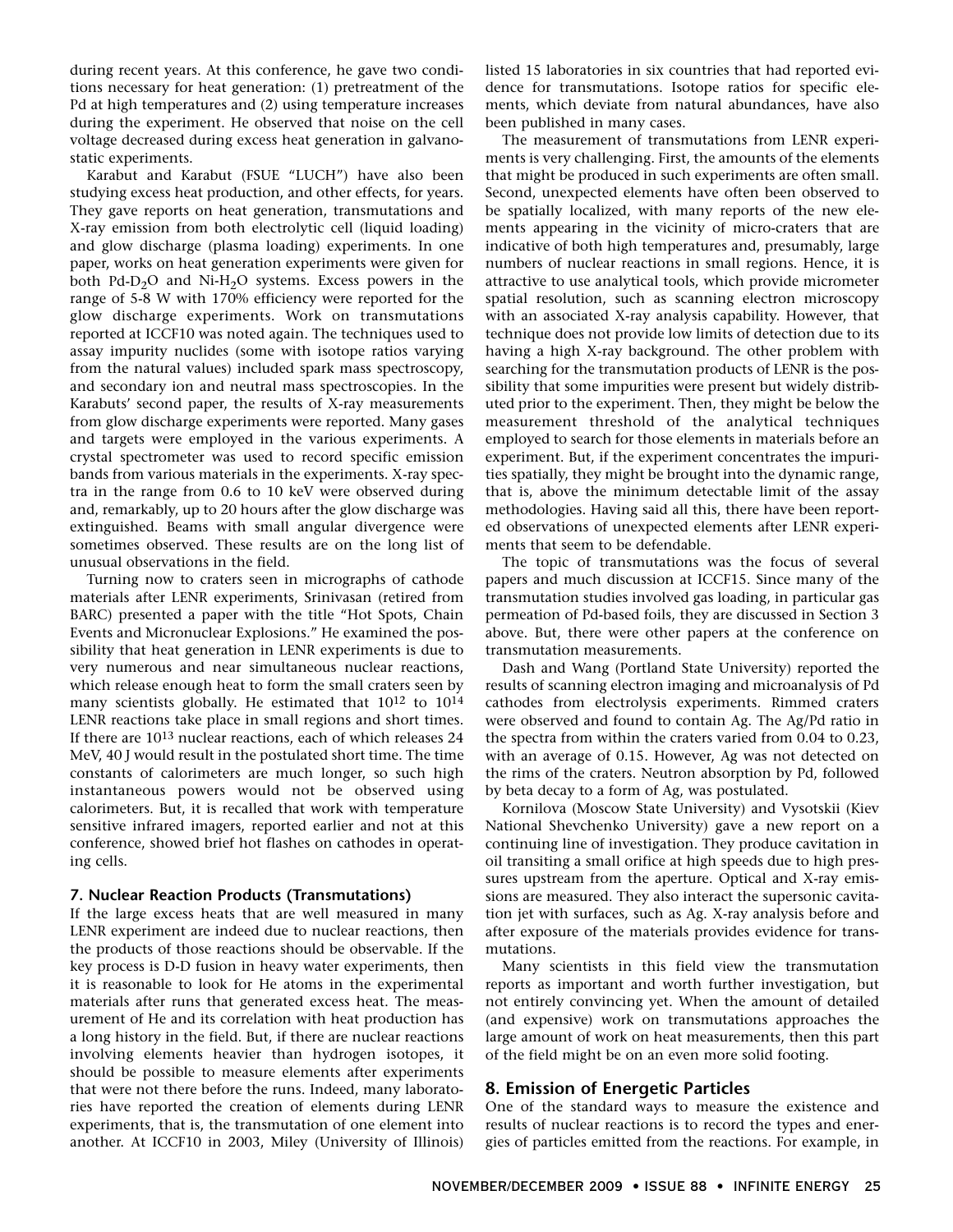ordinary D-D (hot) fusion, energetic (MeV) neutrons and tritons are emitted in equal numbers, which are  $10<sup>7</sup>$  times greater than the number of He nuclei produced. So, attempts to measure neutrons and energetic tritons have been a major part of the field since 1989.

We now know, in dramatic contrast to hot fusion, that the number of tritons produced in LENR experiments is a small fraction of the number of reactions, and the number of neutrons is another factor of one million or more times smaller. Helium nuclei are the dominant reaction product in many experiments. The numbers of He atoms have been correlated quantitatively with the amount of excess heat in several important past reports. Hence, it is natural to seek to measure alpha particles from LENR.

Lipson (Russian Academy of Sciences) has been one of the few scientists persistently measuring energetic particles in LENR experiments. At ICCF15, he reported the following activities and observations in a summary of results from various experiments:

• D-D reaction enhancement during low energy deuteron bombardment of metallic targets in accelerator and glow discharge experiments (see also Section 5 above).

• Low intensity emissions of D-D reaction products from metal cathodes after D-loading, including 3 MeV protons, 1 MeV tritons and 2.45 MeV neutrons.

• The observation of alpha particles with energies above 9 MeV.

• Measurements of soft ( $E < or = 1.5$  keV) X-ray emission from metal cathodes in pulsed glow discharge and desorption experiments.

Lipson and a large group of colleagues also described in detail the results of desorption experiments in a second paper. Electron beam irradiation of samples of  $Pd/PdO:D<sub>x</sub>$ and Ti $D_x$  resulted in deuterium desorption. The widely-used CR-39 track detectors were employed to measure D-D reactions products, including 3 MeV protons and 1 MeV tritons. The samples had very unusual surface morphologies after the experiments. Scanning electron, atomic force and scanning tunneling microscopies were used. Deep craters with diameters of several micrometers and channels 100 to 500 nanometers in diameter were found on the surfaces.

Roussetski (Russian Academy of Sciences) is another longtime contributor to the measurement of energetic particles from LENR experiments, and to the calibration of the plastic detector CR-39. At this conference, he and his colleagues reported on calibration of CR-39 chips and the analysis of chips exposed during Pd deposition experiments at SRI International. They obtained evidence for the emission of neutrons with energies in the 2.0 to 2.5 MeV range.

Bazhutov (Ionosphere and Radiowave Propagation Institute IZMIRAN) and his coworkers had a paper scheduled for presentation at ICCF15 on the shallow pits in CR-39 chips exposed in space. Their earlier work with such detectors on satellites led to the hypothesis of neutral cosmic ray Erzions, which are hadrons with energies near 10 keV. The scientists ascribe the pits in CR-39 as being due to "catalytic cyclic nuclear exchange reactions, which create about 106 recoil nuclei of tritium and three carbon isotopes." These particles have been invoked to explain the LENR experimental results of Oriani (retired from the University of

Minnesota). In the current research, further measurements of the production of tritium and 14C effects in CR-39 were studied. Calibrations were also performed with beams of protons and nitrogen in the 0.1 to 5 MeV range.

Kowalski (Montclair State University) and his collaborators were also motivated by the results of Oriani. Their electrolytic experiments were done with Ni cathodes in light water, using CR-39 detectors. Preliminary results showed evidence of the emission of nuclear particles, maybe alpha particles. The experiments were not reproducible. Mastromatteo (STM Microelectronics) also sought to measure particle emissions from electrochemical cells. He gave a preliminary report on the use of CR-39 as particle detectors, but did not have positive results yet.

In summary, the reports of energetic particle measurements at ICCF15 added to the body of evidence for such emissions. However, as is the case for transmutations, a great deal of additional work is needed to quantify the types and energies of particles from the diverse kinds of LENR experiments.

# **9. Materials Challenges**

Materials are at the heart of efforts to produce LENR reliably and to scale up their output to levels needed for various applications. But, materials have multiple problems. The most basic challenges are their production, modification and characterization, that is, the measurement of materials composition and structure before, during and after experiments. This is true whether materials are inserted into an experiment or deposited during an experiment. Given the central importance of materials, there was significant attention given to them at ICCF15.

Violante (ENEA), the conference Chairman, provided an overview of an international collaboration that seeks to correlate materials characteristics with excess heat production. His collaborators include scientists at two laboratories in the U.S. (Naval Research Laboratory and SRI International), another in Italy (Universita di Roma La Sapienza) and one in Israel (Energetics Technologies). Since multiple talents are needed to attack a topic which is as intrinsically interdisciplinary as LENR, such collaborations are both needed and likely to increase in numbers. The group employed X-ray diffraction to determine crystal orientation in Pd foils and atomic force microscopy to measure surface roughness. Then, they used the foils as cathodes in calorimetric electrolysis experiments. They find that foils which have (100) orientation crystal faces and particular roughness scales are more likely to produce excess heat. Lecci and his colleagues (ENEA) described the database used to keep track of the many foils and the results obtained from them.

To avoid problems associated with materials preparation and characterization before experiments, there has been continuing interest in LENR protocols that lead to materials deposition during an experiment. This approach is generally called co-deposition. At ICCF15, Miles reported on the investigation of co-deposition systems which he had used earlier in Japan to get excess energy. He is now doing detailed diagnostics on an ammonia-based Pd and heavy water system using cyclic voltammetry and electrochemical impedance spectroscopy. The goal is to measure the reproducibility of excess heat in co-deposited materials.

Most electrochemical LENR experiments involve metal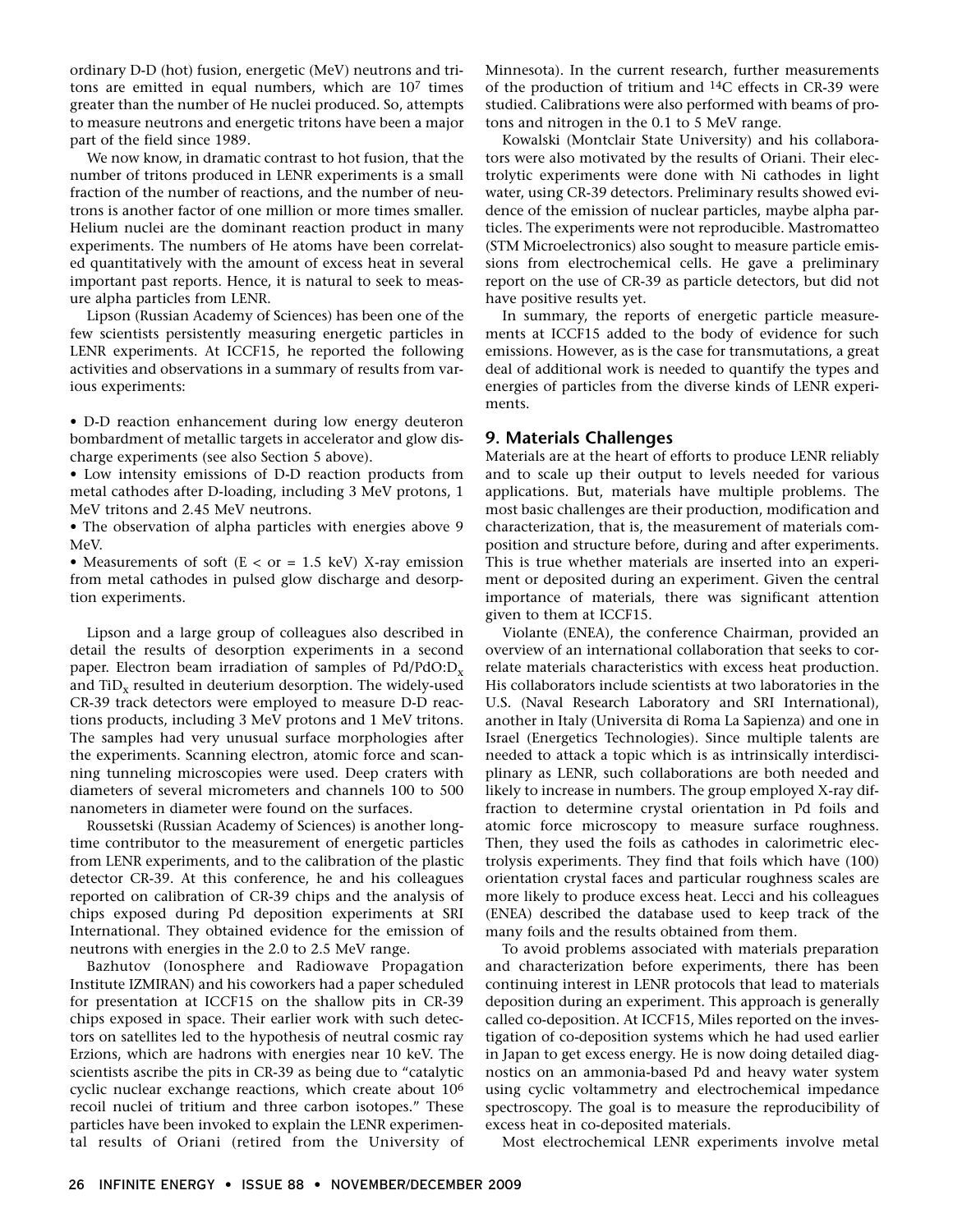electrodes in aqueous electrolytes. However, there has been some attention in past conferences to solid electrolytes. At ICCF15, Santucci and his collaborators (ENEA) described the production and characterization of a ceramic proton conductor. X-ray diffraction, scanning electron microscopy and electrochemical impedance spectroscopy were the primary experimental tools for characterization of the materials. An activation energy of 0.4 eV resulted from the work.

It seems very desirable to attempt to attract experts on hydrogen in metals to LENR conferences. There are many uses for hydrogen in metals, notably hydrogen storage. A great deal of research has been done on that topic separate from LENR. Much of that work involved complex alloys. It is unclear if the LENR community has adequately exploited the methods and knowledge already available for study of hydrogen in metals.

Much new work on materials for LENR experiments is also needed. The search for transmutation products deals with the composition of materials. The overall study of materials demands attention to both their composition and structure. Determination of these characteristics, especially on the nanometer size scale, is laborious and expensive. But, such measurements are critical to the achievement of understanding, reproducibility, control and maybe exploitation of LENR.

# **10. Instrumentation and Protocols**

There are only a few categories of items needed for a LENR experiment. They include materials, instrumentation and protocols, which are the time sequence of actions taken by the experimenter. Now, we turn to some of the diverse types of instrumentation and protocols that were presented at the conference. The subjects of apparatus and procedures for LENR experiments are very diverse, as these papers evidence.

There were two papers at ICCF15 on calorimeters, a subject of continuous interest in the field. Miles (Dixie State College) and Fleischmann (retired from University of Southampton) described some new approaches to isoperibolic calorimeters. Their goal was to produce instruments that are relatively insensitive to normal changes in the electrolyte level in cells. Four prototypes were made from concentric copper cylinders, the inner one being separated from the outer one by insulation. Motor oil was employed for thermal coupling between the interior glass electrolytic cell and the inner copper cylinder. The design permits operation at high temperatures. The systems were thoroughly modeled. Early tests of the calorimeters gave excellent stability for the cell temperature measurements  $(± 0.002C)$  and high precision of  $\pm 5$  mW ( $\pm 0.6$ %) for power measurements up to 800 mW of input power, with a time constant of 40 minutes. The goal for these calorimeters is a precision of  $\pm 1$  mW or better.

Knies (Naval Research Laboratory) and his co-workers reported on the design and testing of a low-cost, conceptually-simple and sensitive differential calorimeter. Identical sample and reference cells are connected to the same large thermal mass by thermoelectric modules. It is expected that these calorimeters can be replicated for costs of a few hundred USD. They have high sensitivity, linear response, short time constants of 14 minutes and long term stability of 2 mW, are relatively insensitive to ambient conditions and can be customized to diverse experimental conditions.

The report by Dufour (Laboratoire des Sciences Nucleaires) and two collaborators described development and testing of a source of low-energy deuteron beams for experiments on enhanced D-D reaction cross sections. The source is based on a glow discharge. Currents of 600 microamps have been obtained at energies as low as several hundred eV. Roussetski (Russian Academy of Sciences) and his coworkers described the characteristics of a new accelerator for LENR experiments called HELIS. It will produce beams of ions for atomic numbers 1 to 54 with energies of 0.5 to 50 keV and current densities up to 2 A/cm<sup>2</sup>. The authors provided a long list of studies that are planned with the new ion source.

One paper dealt with neutron detection and another study addressed X-ray imaging. Angelone (EURATOM-ENEA) provided a review of the main physical laws and basic detection principles for measuring neutrons. Montereali and coworkers (ENAE) presented work on the use of LiF X-ray imaging detectors. These are based on the radiation production of color centers followed by thermally-induced optical readout of the materials.

There were a few papers on methods of materials characterization, including X-ray diffraction for structural measurements, and mass spectrometry, laser-based probes and neutron activation analysis for composition determinations, as well as a report on mechanical testing. Hubler and several colleagues (Naval Research Laboratory) described X-ray diffraction measurements of lattice expansion and phase transformations within active electrochemical cells containing Pd cathodes loaded with H or D. High energy synchrotron x-radiation was used to probe the cathodes with spatial resolution of 20 to 50 micrometers. While the alpha-beta phase transformation was seen clearly, no new phases at high concentrations were confidently determined.

There were three papers on chemical analysis. Apicella and colleagues (ENEA) presented a report on critical aspects of high resolution mass spectrometry for separate determination of  $D_2$  and <sup>4</sup>He in LENR experiments. Caneve (ENEA) provided an overview of laser-based means for chemical characterization of materials. Laser-induced breakdown spectroscopy (LIBS) and Laser Induced Fluorescence (LIF) were featured. Rosada and collaborators (ENEA) presented their results on the use of Neutron Activation Analysis (NAA) for determination of the elements in and on Pd, Ni and Cu cathodes from electrolytic experiments. NAA has been used for several transmutation studies. Bemporad (University of Rome ROMA TRE) and his coworkers presented a report on the combined use of focused ion beams and both micro- and nano-mechanical tests for the characterization of the surfaces of materials in LENR experiment.

Protocols that can induce (trigger) the production of excess power are clearly important. Laser irradiation has been a staple in the field since Letts and Cravens showed six years ago that illumination can initiate or increase excess power. At ICCF15, there were two papers on systematic studies of triggering, one using lasers and the second using mechanical means. Tian *et al.* (CUST Changchun) reported on the results of thorough parametric triggering studies with a 532 nm laser and gas loading experiment. Eleven of their 60 experiments gave "obvious excess heat." The same group also sought to achieve triggering by mechanical changes, specifically altering the pressure in their gas experiments and the rotation (stirring) speeds in electrochemical experi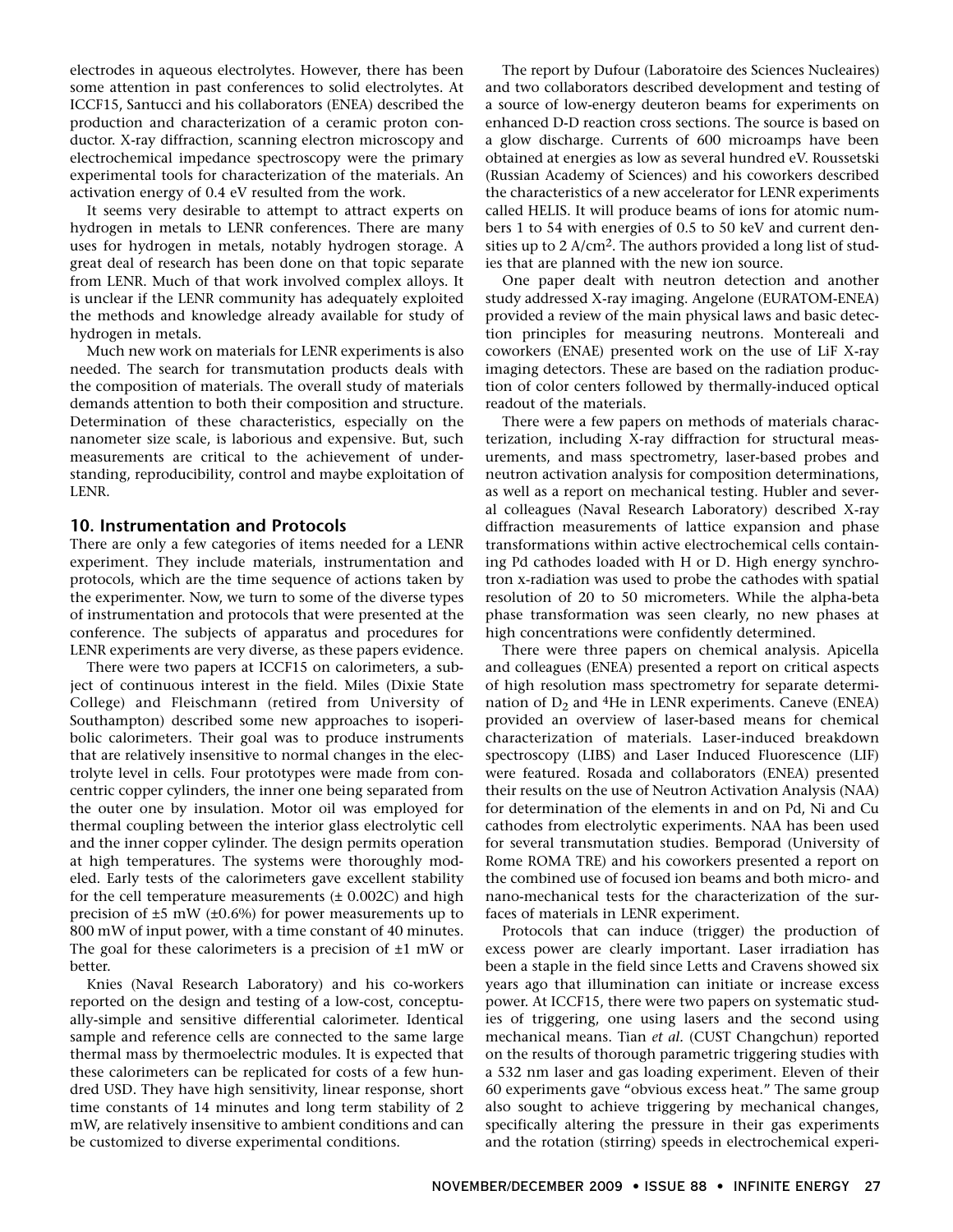ments. They are applying for a patent on their techniques.

Dardik (Energetic Technologies) described the superwave protocol that is used to drive some of the most successful heat-producing electrolysis experiments in the field. The protocol was first employed in the company, and then used at ENEA and SRI International for successful replications. Superwaves have been applied to human health with success. Their applicability to physical and chemical laboratory experiments requires more theoretical understanding.

#### **11. Theoretical Explanations**

ICCF15 had more papers on theory than on any other topic. Over 30% of the papers were reports on concepts and subsequent theoretical developments. Some of the theory papers have already been reviewed in an appropriate experimental section above. The plethora of theoretical papers is understandable for two reasons, one a principle and the other practical. Understanding is so central to the progress in science and the exploitation of research results, that many scientists are concerned about the theory of LENR. There are over two dozen rather distinct concepts put forward since the field began in 1989. These are in widely different stages of development now. Few have been compared directly with the results of LENR experiments.

The practical reason for the disproportionate attention to theory is the fact that it requires little money compared to experiments. Computationally-intensive theoretical work does demand very good computer resources. However, that is not the case for most LENR theories at the moment. In the sequence from (1) developing a concept to (2) writing out its equations to (3) evaluating them numerically to (4) compar-

ison with available data or (5) design of future experiments, most LENR theories are not past the third stage.

One of the oddities of this field is the wide variety of observations, some of them quite disparate. A few years ago, this author compiled a list of a dozen types of observations from LENR experiments that indicated the existence of LENR. Some of the classes, like heat measurements, were robust, with many strong reports. Others were quite weak, with only a single, and hence unverified, report, such as the observation of sound emission from cathodes in electrochemical loading experiments. At ICCF14, Hagelstein (MIT) and his collaborators listed five classes of experimental observations in LENR experiments, most of which have subcategories. At this conference, Kim gave the following list of observations, which must be quantitatively rationalized by one or more successful theories:

1. Coulomb barrier between two deuterons is suppressed

2. Excess heat production (the amount of excess heat indicates its nuclear origin)

3. 4He production commensurate with heat production and no 23.8 MeV gamma-rays

4. Production of hot spots and micro-scale craters on metal surfaces

- 5. Detection of radiations
- 6. Production of nuclear ashes with anomalous rates

7. "Heat-after-death"

- 8. Requirements for deuteron loading and deuteron mobili-
- ty  $(D/Pd > -0.9$ , electric current, pressure gradient, etc.)

9. Requirement of deuterium purity  $(H/D \ll 1)$ 

10. More tritium is produced than neutrons

**Lead Author Affiliation Title or Topic** Hagelstein MIT Modeling Excess Heat in the F-P Experiment Purdue  $\mathfrak l$ Bose-Einstein Condensation Nuclear Fusion Kim Huke TU Berlin Electron Catalyzed Fusion Frisone **U** Catania Probability of Deuteron Fusion in Deformed Crystal Lattices and Micro-Cracks  $Cook$ Kansai U FCC Substructure of the Nueleus and Magnetic Interactions Among Nucleons S. Chubb Inf. Energy Magazine Why EM Dynamics Explain the F-P Effect T. Chubb Inf. Energy Magazine Usefulness of Quasi-Particle Ion Band States Dufour **CNAM** Evaluation of D-D Reactions Rates in Metallic Lattices as a Function of Deuteron Energy Alexandrov Lakehead U Heavy Electrons in Nano-Structure Clusters in Solid Surfaces and Interactions with Positive Nuclei **Storms** Kiva Labs Role of Cluster Formation in the LENR Process HiPi Consulting Tunneling Beneath the <sup>4</sup>He Fragmentation Energy Meulenberg Melich Naval PostGrad School Oscillatory and Directional Emission Properties of Transition Metal Catalysts Tasker LANI Quantum Mechanical Study of the F-P Effect Tomsk Polytech. U Plasmon Based Mechanism of Nuclear Reactions Chernov in Metal Deuterides Vysotskii ElectroDyn Lab. Kiev Accelerated Low Energy Nuclear Synthesis on the Basis of Correlated States of Interacting Particles Hora U of New South Wales Clusters with Picometer Distances of Deuterons Bressani U di Torino Exotic Nuclear Physics: From Cold Fusion to Antikaonic Nuclear Clusters GWU Diumal Effects in LENR Experiments Nagel Takahashi Technova Neutron Spectra in CMNS: Model Predictions & Past Data S. Chubb Inf. Energy Magazine Procedure for Evaluating Theoretical Papers on LENR Kansai U Simulation of Palladium Transmutation Products Cook Joint InstNucl Research Isomorphism-Structural United Universe Gareey Gareev Joint InstNucl Research New Mechanism for Cold Fusion Reactions  $CNR$ Nuclear and Electronic Structure of Atoms Menegus Meulenberg HiPi Consulting Characteristic Frequencies of CMNS U Illinois Bose-Einstein Type D Cluster Electrode Development Miley Moagar-Poladian Nat'l Inst for R&D A Possible Mechanism for Cold Fusion MicroTech Tokyo Nat'l College The Effects of Nuclear Reactions in Solids Tsuchiva of Technology on Phonon Dispersion Relations Kiev Natl. Shevchenko Vvsotskii Supereffective Nuclear Synthesis on Condensed Targets Univ. with the Participation of Monochromatic Beams

Table 1. ICCF15 theory papers not otherwise reviewed in this paper.

It is almost inconceivable that a separate theory will be required to explain each of these observations. This is especially true since some of the observations are already correlated, notably heat and helium production. So, the challenge to theoreticians is to develop theories that will explain all or most of the observations. It remains possible that there is more than one mechanism active in LENR experiments. If so, some of the experimental irreproducibility might be understandable. That is, sometimes, materials or experimental conditions would favor one mechanism and other times, materials or protocols could activate another mechanism.

It would take much more space than is available for this overview of ICCF15 to properly discuss each of the 30+ theory papers. Hence, Table 1 merely lists the lead authors and the subjects of the theory papers at ICCF15 which are not discussed elsewhere in this review. The order of papers in the table is the order in which they appeared in the abstract book.

It would be satisfying to review each of the papers in detail. However, something can be gained by simply examining the table. For one thing, attempts to understand LENR span the globe. For another, there is a remarkable diversity of ideas abroad in the field. However, there is one new situation. Several of the papers deal with clusters of particles of one type or another. The word "clusters" is bolded in the table. Other theories, presented in the past, have also centered on clustering of particles. So, there now seems to be sort of a "wave" of attention to clusters, and also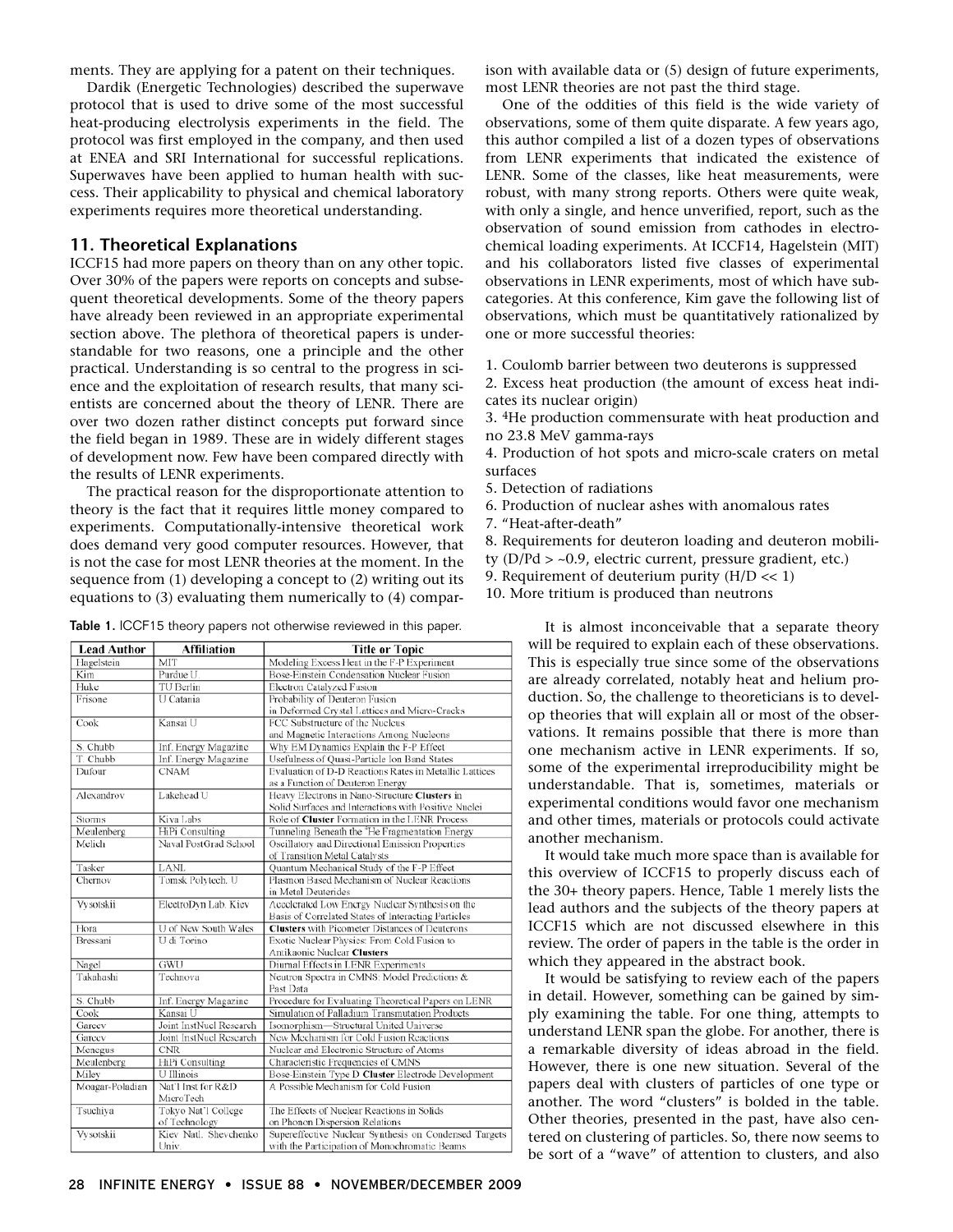condensates. This is reminiscent of the many papers on coherent phenomena, which were given in the first ten years of the field. Whether these bursts of attention, first to correlations and now to clusters, turn out to be indicative of approaches to successful LENR theories, or else theoretical fads, remains to be seen.

# **12. Other Reports and Round Table Discussions**

Some of the papers presented at ICCF15 do not fit the categories above, so they are reviewed in this section. They involve electromagnetic interactions with surfaces, piezonuclear reactions and emerging interest in fast reactions. Brief comments on the panel discussions are also provided.

A major issue in the field remains the location of LENR. Do they occur on the surface or the interior of materials, and is that distinction worthwhile, or even possible, for very small nano-particles? Since there is a significant body of evidence for surface reactions, attention to optical interactions with surfaces is natural. At this conference, Letts (LettsLab) and his collaborators sought to explain peaks in excess power generation observed as a function of frequency of incident THz radiation. Two lasers were heterodyned to obtain THz frequencies. They found that two of the measured peaks align with phonon frequencies in the PdD system.

Work on visible light interactions with cathode surfaces was also reported in four papers. Sibilia and Bertolotti (Universita di Roma La Sapienza) addressed light localization. Li Voti and others from that group provided both theoretical calculations and experimental results on light scattering. Sarto and coworkers (ENEA) discussed the role of surface morphology and roughness on light enhancement and localization. Castagna and his colleagues (ENEA) provided a model for such interactions.

Piezonuclear reactions result from the rapid deformation and cracking of materials. Their relation to the basic mechanism(s) in conventional LENR experiments is not yet clear. But, they share with usual LENR experiments the ability to trigger nuclear reactions at ordinary temperatures. The relationship was explored in a paper by Petrucci and his colleagues (LFN-INFN). Carpenteri (Politecnico di Torina) and his coworkers reported the results of compression tests of granite. They assert the occurrence of the reaction  $56Fe \rightarrow 2$ 27Al and 2 neutrons. A great deal of work remains to be done on piezonuclear reactions using advanced instrumentation.

There is other interest in fast LENR reactions. At ICCF15, three other papers dealt with such cases. Papageorgiou (National Technical University of Athens) and Raptis (National Center for Science and Research) presented a paper on fragmentation of thin wires with high voltage pulses. Jiang (Beijing University of Aeronautica and Astronautics) and colleagues addressed the possibility of nuclear transmutation in electrical discharge systems due to the Casimir effect. Tanzella and McKubre (SRI International) gave a preliminary report on calorimetry of pulsed electro-melting of  $PdD<sub>x</sub>$  wires.

Two round table discussions were held on Thursday, October 8. The first was on Theories and chaired by Dattoli (ENEA Frascati) and Hubler (Naval Research Laboratory). There was some attention to coherent processes, delocalizations, clusters (localizations), resonant tunneling, Bose Einstein Condensation, and superwaves. The needs for quantitative results from theories and experimental testing of theories were emphasized. The second round table dealt with Future Perspectives and was led by Bertilotti (ENEA Frascati) and Hubler. The discussion involved some specific suggestions about what needs to be done. It ranged from bemoaning the current lack of funding and attention to upbeat assessments of how the field is progressing and its prospects.

# **13. Refuting Critics Quantitatively**

Criticisms of LENR are very diverse, ranging from assertions of theoretical impossibility to accusations of experimental errors. They are also communicated in varied manners, sometimes in normal published articles, but other times verbally, in either private conversations or in the media. Criticism is normal and fundamental to science, of course. Nonetheless, it is important for people who think that LENR are a real physical phenomenon to refute criticism, preferably quantitatively and in writing.

There have been only a few papers rebutting the many criticisms of LENR experiments and theories. The earliest was published by Bockris and his colleagues in the *International Journal of Hydrogen Energy* in 1989. It showed that the excess power densities reported from LENR experiments could not be explained by any of eight chemical mechanisms. Another paper, given at ICCF10, showed that energy stored in lattice defects cannot account for measured excess energy.

There were two papers at ICCF15 which addressed specific concerns of critics. Dardik and his colleagues (Energetics Technologies) showed that reported excess powers and energies are not due to errors in the measurement of energies input to their cells. That concern has long been raised by critics, most recently on a major U.S. television news show in April of this year. The group from Energetics Technologies employed fast oscilloscopes, and they increased sampling rates from operating electrochemical experiments. They also sought power spectral correlations between fluctuations in the input and output powers. None of their measurements and analyses indicated that there was any unobserved and unknown additional input power, which could account for their large excess heats and energy gains.

Al Katrib and Nagel (The George Washington University) analyzed published reports of excess heat. They computed the number of eV that would have to be extracted from each water molecule to explain observed excess heat values. The results showed that the energy generated in electrochemical experiments does not originate as some type of transition within the many water molecules in experimental cells, at least for several experiments that give high excess energies.

A review giving all types of criticisms of measurements made in the field, and citing all published rebuttals, would be useful.

# **14. What is Needed?**

The study of LENR, both experimentally and theoretically, has several clear requirements. Some were already cited. In his talk at ICCF15, McKubre (SRI International) listed a set of questions that span both the laboratory and conceptual aspects of the field. They are:

- 1. What initial hypothesis was proposed?
- 2. What experimental methods were employed?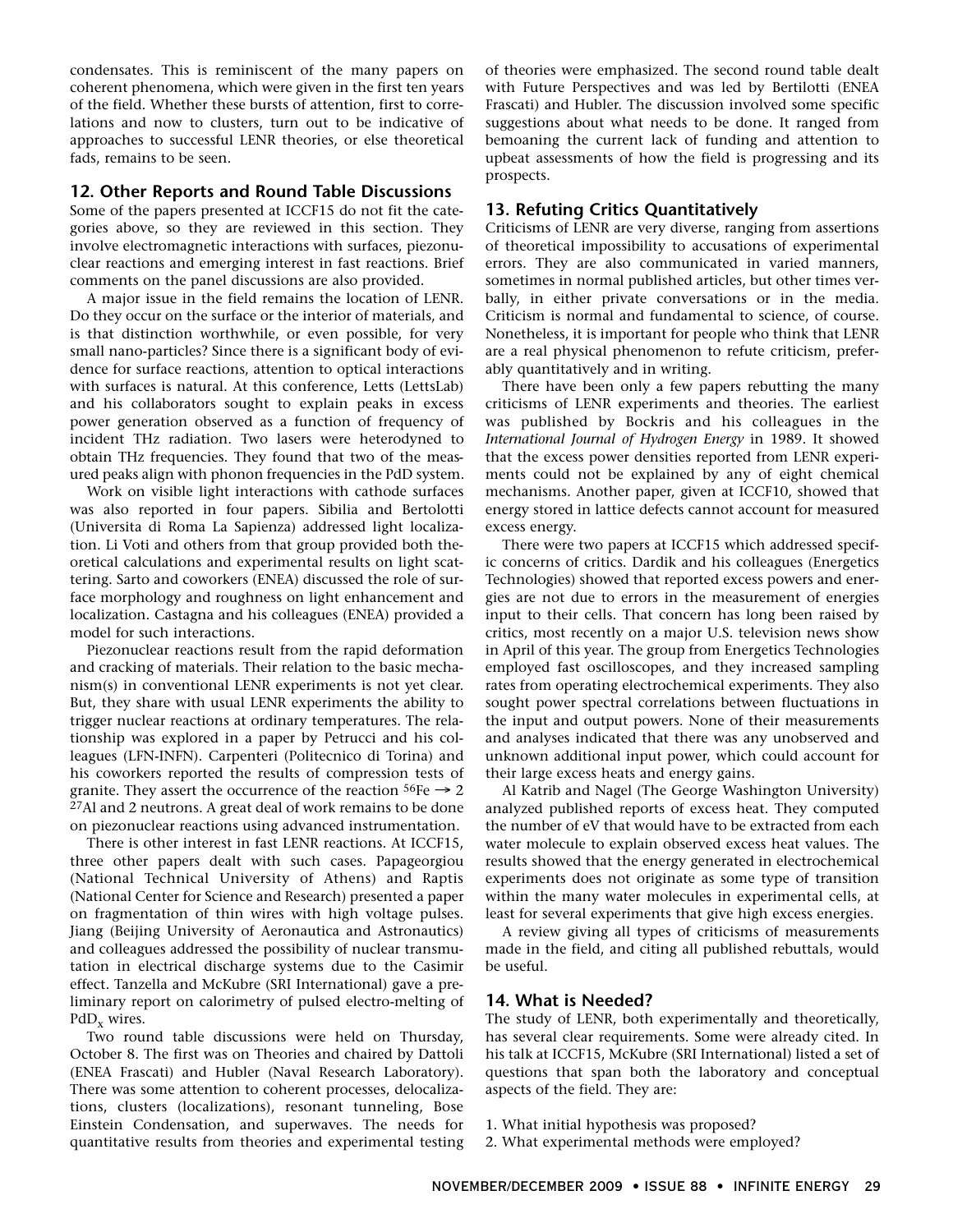- 3. What results were obtained?
- 4. How were these results interpreted?
- 5. What new understanding was achieved?

6. How does this fit in the framework of modern physics?

7. What alternative explanations, or objections have been proposed?

8. How can the objections be countered or incorporated into an improved understanding?

Lipson believes that careful measurements of energetic particles from LENR experiments provide the best way to convince the rest of the physics community of the ability to trigger nuclear reactions with chemical energies. He offered the following list of approaches:

1. Perform complete experiments with simultaneous detection of excess heat, atomic <sup>4</sup>He, tritium, charged particles (D-D products and energetic alphas) and neutron emissions, as well as soft X-rays ( $E < or = 2.0$  keV, not characteristic K Xrays from Pd)

2. Search for correlations between excess heat events and emissions of nuclear species and X-rays

3. Employ special electrolytic cells and appropriate state-ofthe-art calorimetric and nuclear detection equipment.

4. Use (nanostructured or nanolayered) highly D-loaded cathode samples (Pd-SWCNT-Pd, Pd-Re-Pd and PdO-Pd-PdO) with both enhanced deuterium desorption flux and D-D reaction yield, where SWCNT = single-walled carbon nanotubes.

There are similar needs for theoretical papers in the field. In very general terms, theory has only two functions, to explain the past or to predict the future. Surprisingly, many of the LENR theories have not produced quantitative results yet. And, there have been very few direct comparisons of theoretical calculations with available data, and even fewer cases where an LENR theory was used to design experiments. S. Chubb (*Infinite Energy*) provided a procedure for evaluating theoretical papers on LENR for ICCF15. He listed the following questions, which should be answered in every theoretical paper:

- 1. What is the form of the reaction (if any) that is addressed?
- 2. How does the theory treat the Coulomb barrier?

3. Has the theory been written in a way that involves equations?

4. Have the equations been reduced to numbers for some cases?

5. Can anything be said about computational results associated with the theory?

Beyond these conceptual, experimental and theoretical desirata, there is a significant need for better documentation of experiments. Al Katrib reviewed over 300 experimental papers, most of which presented what was done and found in electrochemical heat measurements. The number of papers that provide all relevant information is disappointingly small. Factors that are needed include the time history of excess power production, the total output and input energies (and, by difference, the excess energy), the cell volumes, the material, size and shape of the electrodes, loading ratios, and the temperatures in and around the cells.

There are some additional major and widely-recognized needs in the field. An improved understanding of materials is high on the list. The composition and structures of key materials in LENR experiments must be better understood, certainly before and after experiments and, if possible, during their conduct. This is especially true for cathode materials in electrochemical experiments, whether they be prepared in advance and inserted into a cell, or else produced in the cell before or during experiments.

Diverse modern instruments are now available, which could produce useful data from LENR experiments and their materials. These include high energy synchrotron x-radiation, infrared imagers, various laser techniques, and many others. It should be particularly useful to perform *in situ* Atomic Force Microscope (AFM) measurements in electrochemical cells during experimental runs.

Many people think that nano-scale conditions are critical to the triggering of LENR. In fact, problems with reproducibility might be due to experimenters not using tools that have sufficient spatial or temporal resolution. Hence, the AFM and other tools of nano-technology, and a wide variety of nano-materials, are relevant to future work on LENR. Of course, the use of advanced instruments and materials is expensive, so the lack of funding in the field has been a major impediment to improvements in reproducibility, controllability and understanding.

There remains a major need for parametric studies, and for attempts to make correlations between products of LENR experiments. It has been recognized from the early days of the field that heat production from nuclear reactions will also result in nuclear products of the reactions. The several studies of heat and helium correlation reflect this fact. However, there are numerous other experimental parameters, especially those from the use of advanced instruments, which can be obtained and correlated with quantitative inputs and more conventional measurements. For example, ultrasound and the resulting cavitation are now part of several experiments. But, there do not seem to be any published correlations between the frequency and power of the ultrasound and the performance of LENR experiments.

In his opening talk, Robert Duncan (University of Missouri) stated, "There is ample experimental evidence that suggest that the excess heat effect is real. . .Experiments are needed now to determine if these excess heat levels may be scaled up and obtained at higher heat rejection temperatures." The results of scaling experiments will determine if LENR energy sources will reach levels of kilowatts or higher powers, and thus have wider utility. However, if they produce less than kilowatts, they could still be very useful for powering portable electronics, among many other appliances.

# **15. Conclusion**

Many very high quality studies were presented at ICCF15. Work from laboratories ranging from Mitsubishi Heavy Industries in Japan to the Naval Research Laboratory in the U.S. to the ENEA in Italy, and many other global sites, made the conference scientifically exciting. There seems to be an increase in interest in the field, which parallels and might largely be due to the concurrent increase in the quality of research on LENR.

J. Robert Oppenheimer was quoted as saying, "When you